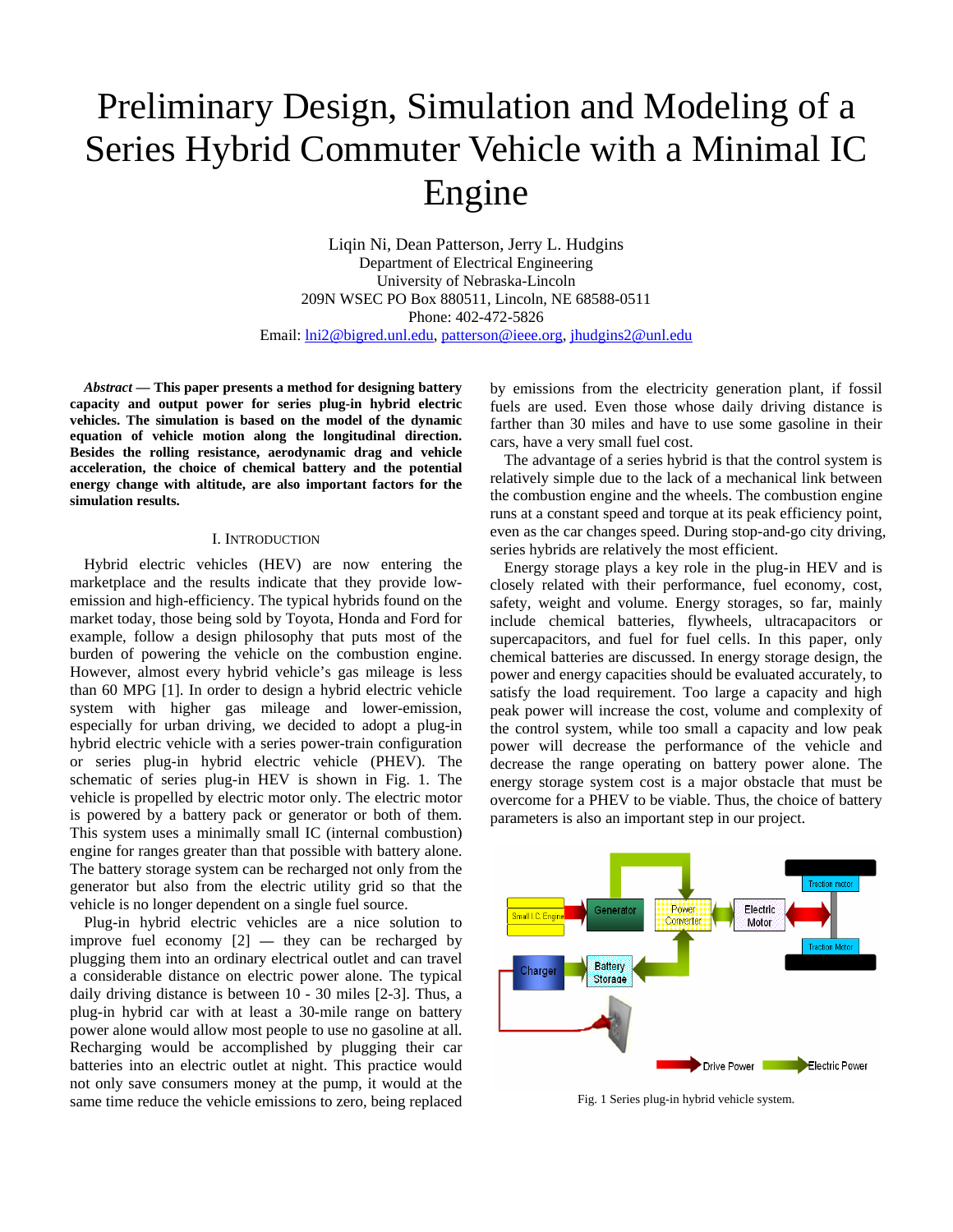This paper, according to the dynamic equation of vehicle motion along the longitudinal direction, simulates the battery state of charge (SOC) and the battery output power in an electric power drive mode and with a given driving condition. It also provides the battery consumption at different driving distances and calculates the battery capacity to meet the ranges on battery power alone. The simulation considers rolling resistance, aerodynamic drag, grading resistance, or potential energy change with altitude, regeneration braking, system energy loss, and the battery efficiency. Comparing this model to other methods [4][5], the driving condition used in this simulation not only includes the speed at different times, it also considers the change of altitude of the roads. In this paper, we do a test journey around the city of Lincoln, Nebraska. The test is used to get the data of the roads altitude, and the vehicle speed including starts and stops for typical urban driving which can then be used in the simulation. Relevant technical parameters of the vehicle are taken from specifications of the 2004 Toyota Prius. The paper examines two different kinds of batteries — Lithium Polymer (LiPo) battery and Nickel Metal Hydride (NiMH) **—** as the energy storage system. Finally, the paper analyses the results of different kinds of batteries and the results of a changeable altitude of roads and a constant altitude of road.

#### II. SIMULATION MODEL

Most roads have a non-zero gradient. While the vehicle is moving, there is resistance that tries to stop its movement. The resistance usually includes tire rolling resistance *Froll*, aerodynamic drag  $F_{aero}$ , and uphill resistance  $F_g$  (which becomes an impetus during downhill), as shown in Fig. 2. The tractive effort,  $F_{tot}$ , is produced by the battery energy in this paper and is transferred through the transmission and final drive to the wheels. The tractive effort is required to overcome the resistance effort and to accelerate the vehicle. In the longitudinal direction, the dynamic equation of vehicle motion can be described by the following relation:

$$
F_{\text{tot}} = F_{\text{roll}} + F_{\text{aero}} + F_{\text{g}} + F_{\text{acc}} \tag{1}
$$

According to [6], equation (1) can be expressed as:

$$
F_{\text{tot}} = Pf_r \cos a + \frac{1}{2} \rho A_f C_D (V + V_w)^2 + m_v g \sin a + m_v \frac{dV}{dt}
$$
 (2)

*P* is the normal load, acting on the center of the rolling wheel. In this paper,  $P = m<sub>v</sub>g$ .

 $f_r$  is the rolling resistance coefficient.

 $\alpha$  is the road angle (refer to Fig. 2).

 $\rho$  is air density, 1.202 kg/m<sup>3</sup>.

 $A_f$  is vehicle frontal area.

 $C<sub>D</sub>$  is the aerodynamic drag coefficient.

*V* is the vehicle speed.

 $V_w$  is the wind speed in the vehicle's moving direction.

 $m<sub>v</sub>$  is the mass of vehicle.

g is acceleration of gravity.



Fig. 2 Forces acting on the vehicle.

*dV dt* is the acceleration of the vehicle.

According to Mechanical power definition and equation (2), the total tractive energy  $J_{tot}$  and demand power  $P_{demand}$  can be expressed as:

$$
J_{tot} = F_{tot}s = (Pf_r \cos a + \frac{1}{2} \rho A_f C_D (V + V_w)^2 + m_v g \sin a + m_v \frac{dV}{dt})s
$$
 (3)

$$
P_{demand} = F_{tot}V = (Pf_r \cos a + \frac{1}{2} \rho A_f C_D (V + V_w)^2
$$

$$
+ m_v g \sin a + m_v \frac{dV}{dt} V
$$
(4)

Where *s* is the driving distance of the vehicle and *V* is the vehicle speed.

It is assumed that the energy loss from the battery due to vehicular energy management is *Jloss* and the battery discharge/charge efficiency is *ηd/ηc*. The battery energy *Jbattery*during discharge and charge can be expressed, respectively, as:

$$
J_{battery} = (J_{tot} + J_{loss}) / \eta_d
$$
 (5)

$$
J_{\text{battery}} = (J_{\text{tot}} + J_{\text{loss}}) \eta_{g} \eta_{c} \tag{6}
$$

And the battery output power  $P_{\text{battery}}$  can be expressed as:

$$
P_{battery} = \frac{dJ_{battery}}{dt} = \frac{\Delta J_{battery}}{\Delta t}
$$
 (7)

Where  $\eta_g$  is the regeneration efficiency and *t* is the vehicle drive time.

### III. INITIALIZATION OF SIMULATION

According to the simulation model, we need the vehicle parameters, such as  $C_D$ ,  $m_v$  and  $A_f$ , energy losses, vehicle speed and the road gradients as simulation inputs. Relevant vehicle technical parameters for this simulation are listed in TABLE I [7][8], which taken from the specifications for the 2004 Toyota Prius. However, the energy storage parameters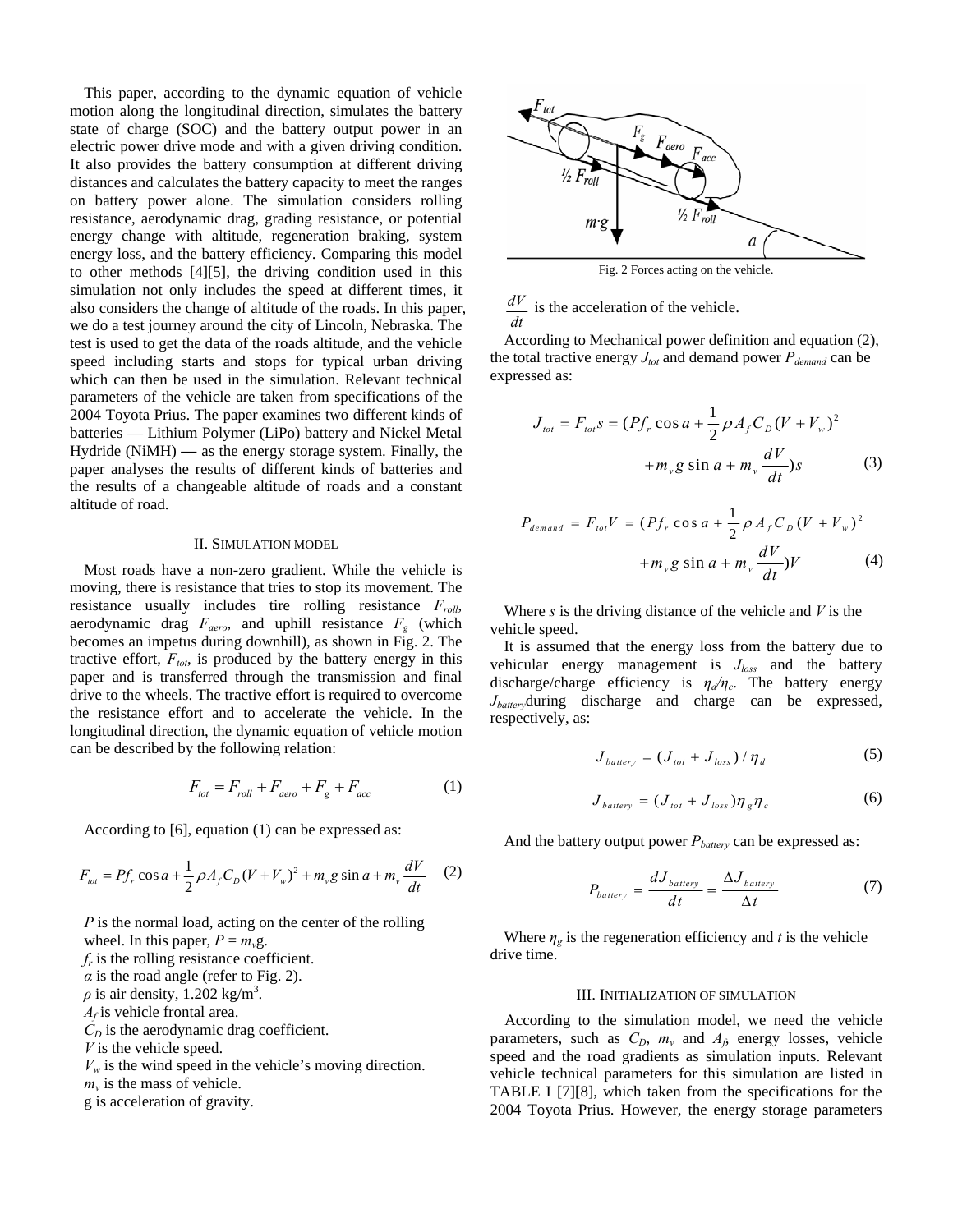are different with the Toyota Prius, as shown in TABLE II. This paper examines two different kinds of chemical batteries as energy storage system to calculate the battery capacities.

Energy loss *Jloss* includes the electric circuit loss and hybrid drive system loss [9]. The electric circuit loss is assumed to be 5%. The hybrid drive system loss includes gear losses, motorrotor losses, and other gear losses. According to [9], the hybrid drive system losses in 2004 Toyota Prius vehicle are related to the motor shaft speed, as shown in Fig. 3.

During simulation, road features and vehicle speeds are the two main determining factors. *Road features* are the geographic properties of the road, such as up-hill grades and down-hill grades. *Vehicle speeds* contains stops (velocity of zero), acceleration, constant speed, and braking or deceleration. Both road features and vehicle speeds were initially treated as random variables, but are determined by the regions where the vehicles are running, and traffic situations.

Therefore, in order to achieve a more realistic result in the simulation, these entire road features and vehicles speeds need to be considered during the calculations. This research involved logging a driving test on a specific route around the city of Lincoln, Nebraska. The route is shown in Fig. 4. The total distance of the test route is 18.2 miles, and total time is 2980 s. The altitude of roads is measured by topographic map according to its longitude and latitude, and the results are shown in Fig. 5. The vehicle speed is measured by a Global Position System device, (Delorme Tripmate GPS Navigation), and results are shown in Fig. 6. The maximum speed of vehicle is 44.2 mph (miles per hour) and average speed is 22.0 mph.

| TABLE I<br><b>TOYOTA 2004 PRIUS SPECIFICATION</b> |            |       |      |      |  |  |
|---------------------------------------------------|------------|-------|------|------|--|--|
| Mass $m_v$                                        | Wheel dia. |       | ιn   |      |  |  |
| (lb                                               | (inch)     |       |      | m    |  |  |
| 2890                                              | 15         | 0.008 | 0.26 | 2.16 |  |  |

| TABLE II<br><b>ENERGY STORAGE SPECIFICATIONS FOR THIS SIMULATION</b> |       |                |          |          |  |  |
|----------------------------------------------------------------------|-------|----------------|----------|----------|--|--|
| <b>Battery</b>                                                       | Wh/kg | <b>Useable</b> | $\eta_d$ | $\eta_c$ |  |  |
|                                                                      |       | SOC.           |          |          |  |  |
| Lithium                                                              | 143   | ~270%          | 0.95     | 0.95     |  |  |
| Polymer                                                              |       |                |          |          |  |  |
| NiMH                                                                 | 46    | ~40%           | 0.84     | 0 84     |  |  |



Fig. 3. Hybrid electric drive system losses at different motor shaft speeds.



Fig. 4. The driving test route around Lincoln urban.





Fig. 6. Driving speed schedule of vehicle.

## IV. RESULT OF SIMULATION

According to equations  $(3)$ ,  $(5)$ ,  $(6)$  and the test data shown on section III, the demands on battery energy at different distances and times can be determined, and the results are shown in Fig. 7. According to the results, we know how much battery energy is consumed at different driving distances. For example, designing an energy system with a 15 miles range on battery power alone, a LiPo battery energy system needs 2.54 kWh usable energy, while a NiMH battery energy system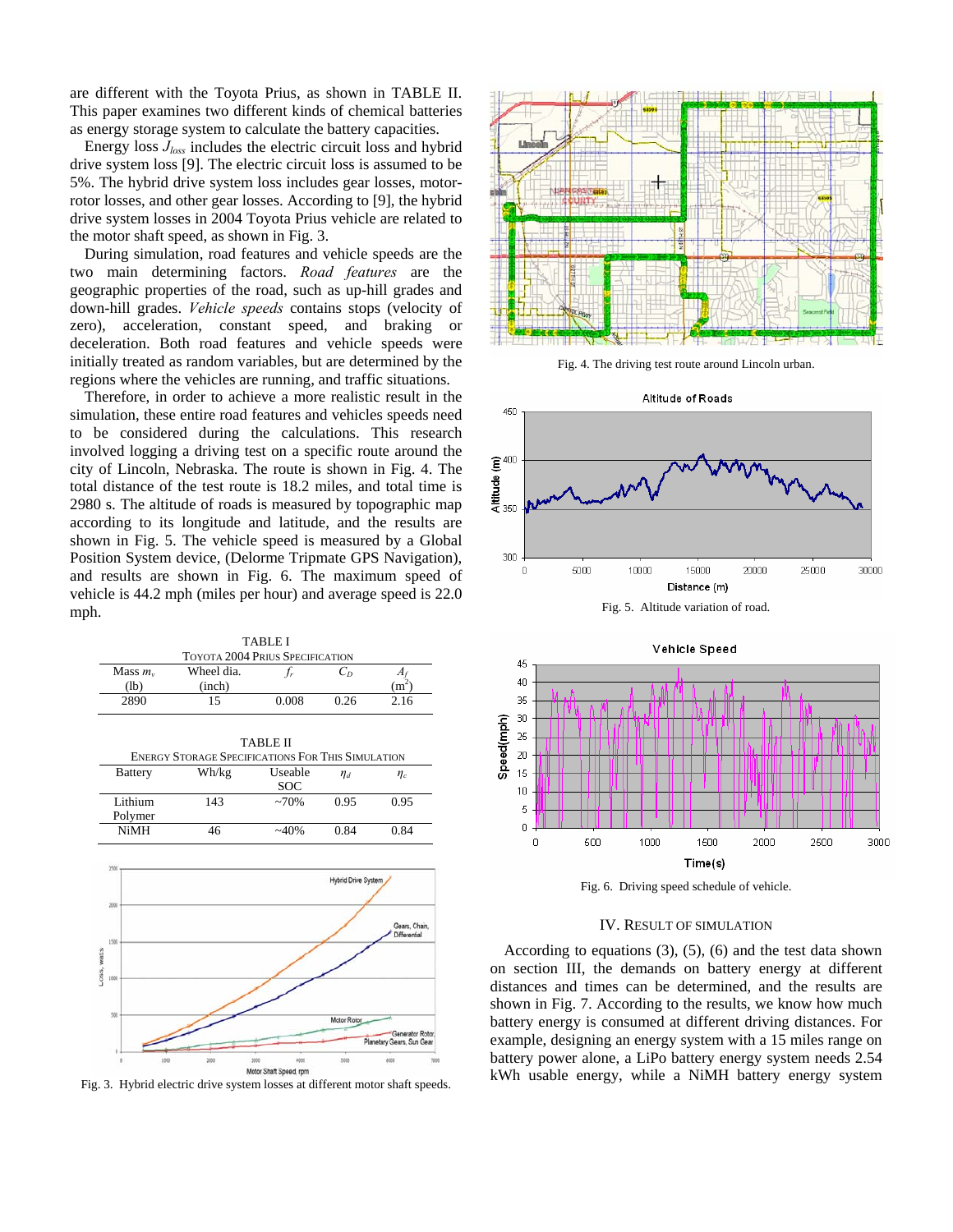needs 3.07 kWh usable energy because of different efficiency between these two kinds of batteries.

Moreover, for a 15 miles range PHEV or HEV15, a LiPo battery energy system needs 3.63 (2.54/0.7) kWh capacity when its usable SOC window is 0.7, while NiMH battery energy system needs 7.68 (3.07/0.4) kWh capacity when its usable SOC window is only 0.4. Fig. 8 is the state of charge of LiPo battery between 0.2-0.9 and NiMH battery between 0.4- 0.8. Expanding the usable SOC window drastically reduces the total battery capacity requirement, which can substantially reduce the energy storage system cost and volume.







Fig. 8. Battery SOC during drive cycle.



Fig. 9. Output power of the battery along a graded road.

Hence, the choice of battery and battery parameters, especially the usable SOC window, are crucial and dramatically affect the ranges operating on battery power alone.

According to equation (7), we can simulate the battery output power, shown in Fig. 9. The energy storage system is choosen as a LiPo battery, and the road altitude profile is shown in Fig. 5. According to simulation, the peak output power is nearly 41kW. The battery power works in a broad region and change very quickly and frequently. The combination of chemical batteries and ultracapacitors are now applied in energy storage system to reduce the battery peak power and improve cycle life [10][11]. The ultracapacitors provide peak power to meet the high power requirement during vehicle acceleration, or absorb the peak charging power during regenerative braking.

Fig. 10 is the battery output power with constant altitude and other condition are the same with Fig. 9. Compared Fig. 10 with Fig. 9, it is obvious that the changeable altitude could affect the battery output power. The changeable altitude can increase the battery power in the period of uphill, or decrease the battery power in the period of downhill. Fig. 11 is the battery SOC with changeable altitude and unchangeable altitude. It shows that the larger gradient in the roads affects the battery SOC more. Therefore, the gradient of the driving altitude profile cannot be ignored.



Fig. 10. Output power of battery along a zero-gradient road.



Fig. 11. Battery SOC with different road gradients.